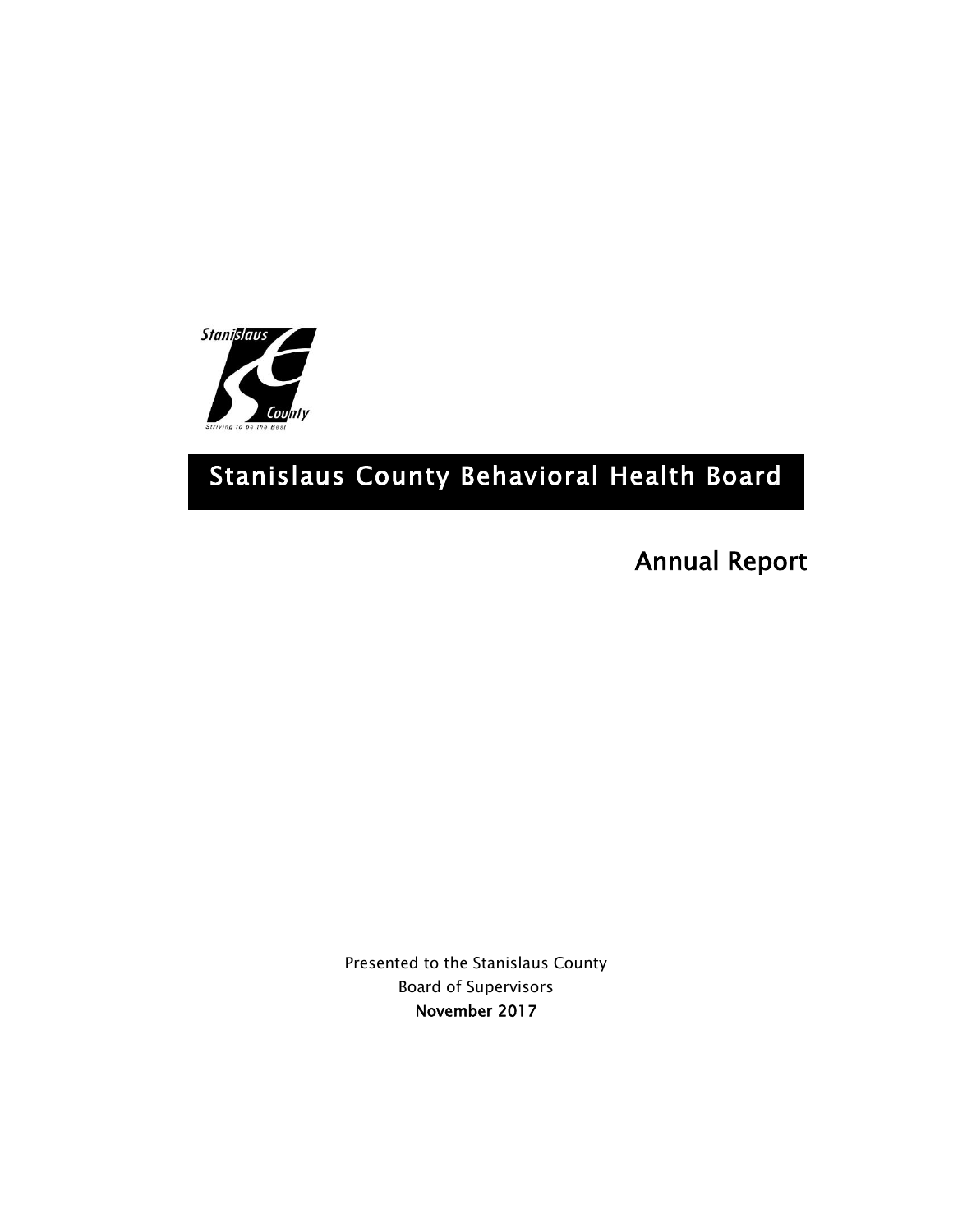# **ANNUAL REPORT TO THE BOARD OF SUPERVISORS**

INTRODUCTION MISSION STATEMENT BEHAVIORAL HEALTH BOARD MEMBERS EXECUTIVE SUMMARY

ADMINISTRATIVE AND FISCAL MANAGEMENT COMMITTEE MANAGED CARE COMMITTEE PREVENTION AND COMMUNITY EDUCATION/OUTREACH COMMITTEE IMPACT DEPARTMENT RUN SERVICES IMPACT CONTRACT RUN SERVICES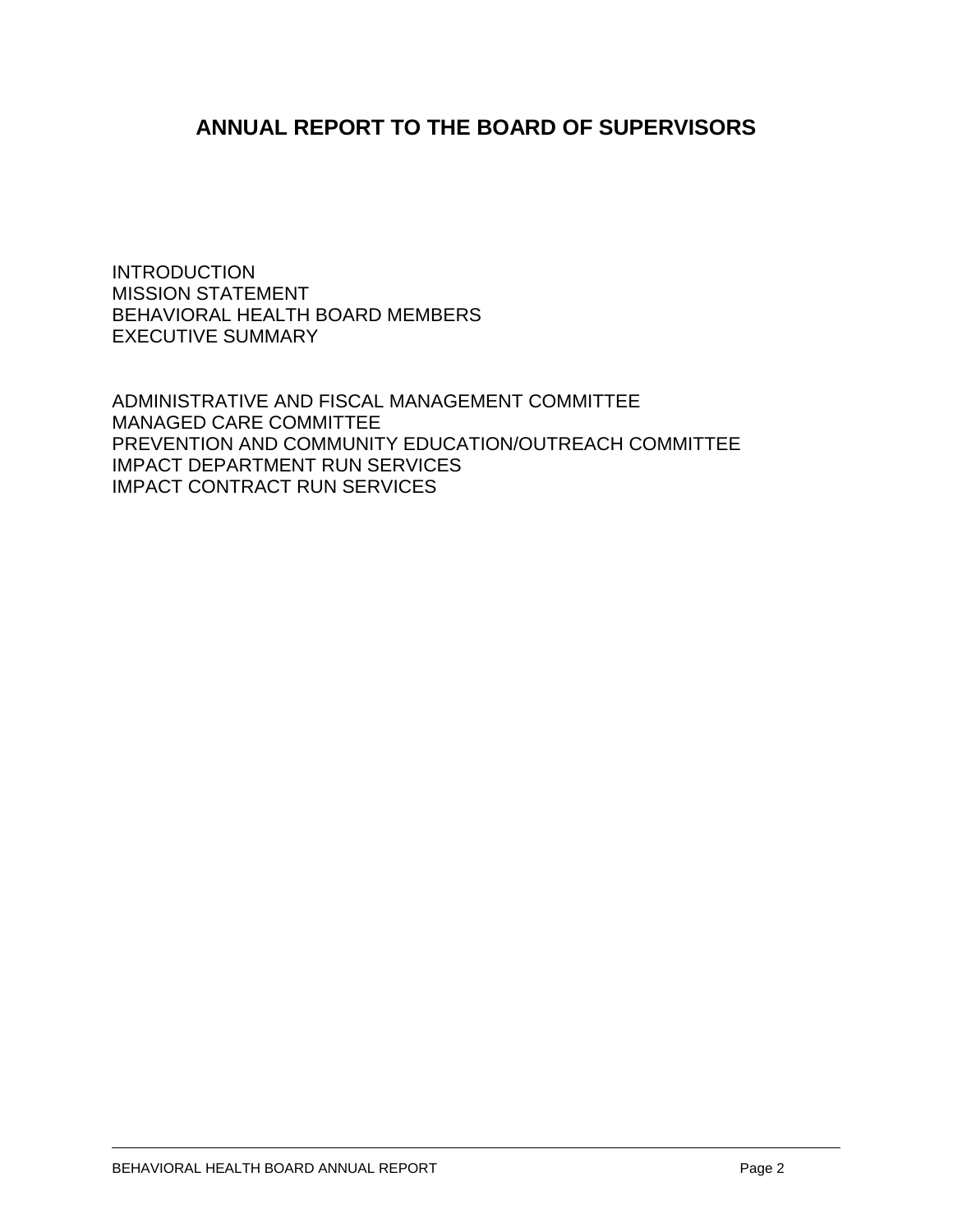#### **ANNUAL REPORT TO THE BOARD OF SUPERVISORS FROM THE BEHAVIORAL HEALTH BOARD**

# **INTRODUCTION**

The Behavioral Health Board is appointed by the Board of Supervisors as an advisory body to the Board of Supervisors and the local Behavioral Health Director. The role of the Behavioral Health Board is established in statute (Welfare and Institutions Code Section 5604.2) and includes the following responsibilities:

- Review and evaluate the community's mental health and substance use disorder needs, services, facilities, and special problems.
- Review the County annual performance contract(s) with the State.
- Advise the Board of Supervisors and the local Behavioral Health Director as to any aspect of the local mental health program.
- Review and approve the procedures used to ensure citizen and professional involvement at all stages of the planning process.
- Review and make recommendations on applicants for the appointment of a local Director of Behavioral Health Services. The Board shall be included in the selection process prior to the vote of the Board of Supervisors.
- Review and comment on the County's performance outcome data and communicate its findings to the California Mental Health Planning Council.
- Submit an annual report to the Board of Supervisors on the needs and performance of the County's mental health system.

It is the duty of the Stanislaus County Behavioral Health Board to provide an annual update to the Board of Supervisors concerning the performance of Behavioral Health and Recovery Services. It is the Behavioral Health Board's honor to present this information to the Board of Supervisors at this time.

The Behavioral Health Board is comprised of a wide range of individuals representing the diversity of the County population. Currently there are 14 members on the Board, comprised of consumers of mental health services, family members of consumers, mental health professionals and others interested and concerned about the mental health system in Stanislaus County. The composition of the Behavioral Health Board meets the statutory requirements for having consumers and family members on the Board. The Behavioral Health Board membership is diverse, including three Latino members, two African American members, and one Southeast Asian member. Pursuant to statute, a member of the Board of Supervisors is also a Behavioral Health Board member.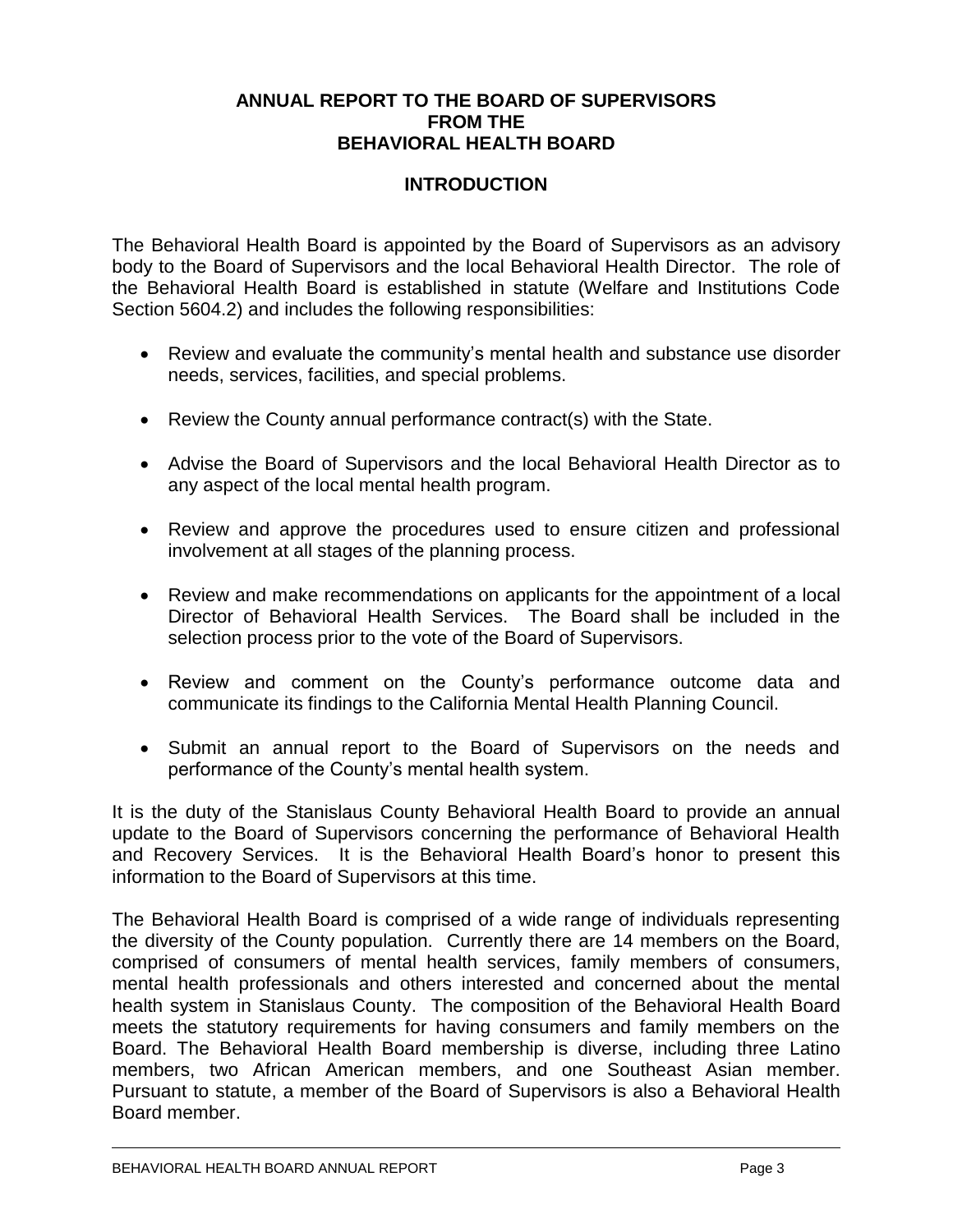Members of the Behavioral Health Board are appointed based upon Supervisorial District. In the past, efforts to bring the Board to full complement included out-of-district appointments. This practice will be discouraged as Board of Supervisor members wish to appoint and Behavioral Health Board members wish to be appointed from the district in which they reside. However, a Board of Supervisors member may initiate an out-ofdistrict appointment if he or she is willing to cede a vacancy in his or her district and the candidate is agreeable to this as well. Behavioral Health Board members continually discuss mental health and substance use issues with members of the public and seek interested individuals willing to fill vacant positions, as they become available. Currently, concerted efforts to recruit individuals representing the various ethnic and cultural groups in the county are being made.

Behavioral Health Board members meet monthly in a public meeting to bring attention to mental health issues, and each member of the Board participates in at least one of six committee meetings designed to focus on more detailed components of mental health and substance use issues. Committees currently consist of the Administrative, Fiscal Management, Managed Care, Prevention and Community Education/Outreach, Impact – Department Run Services, Impact – Contract Run Services. Additionally, the Executive Committee, consisting of the Chair, Vice-Chair and Committee Chairs, meets regularly with the Director of Behavioral Health and Recovery Services and other staff members to set goals and future direction for the Behavioral Health Board. Ad hoc committees are used when needed to address issues that arise.

The Behavioral Health Board is responsible for acting as a liaison to the Board of Supervisors. The Behavioral Health Board is tasked with identifying issues affecting the community as it relates to the mental health and substance use disorder needs for consumers and those who advocate for them. Members of the Behavioral Health Board feel strongly that the needs of individuals with a substance use disorder and/or mental illness in Stanislaus County must be given the highest priority in terms of continued support and resources to maintain programs that currently exist within the system. Members of the Behavioral Health Board are committed to this goal.

Mental illness and substance use disorder challenges are not confined to individuals, alone. Mental illness and substance use disorders affect family members, businesses, law enforcement, schools and the community as a whole. Those who experience serious and persistent mental illness and/or substance use disorders are frequently homeless, may have co-occurring substance use issues and, sometimes, engage in criminal activity, all of which can have an adverse impact on many different aspects of society. This compounding effect is one reason the Behavioral Health Board is so concerned about mental health and substance use issues, and members urge the Board of Supervisors to continue its support of Behavioral Health and Recovery Services and the important work it does.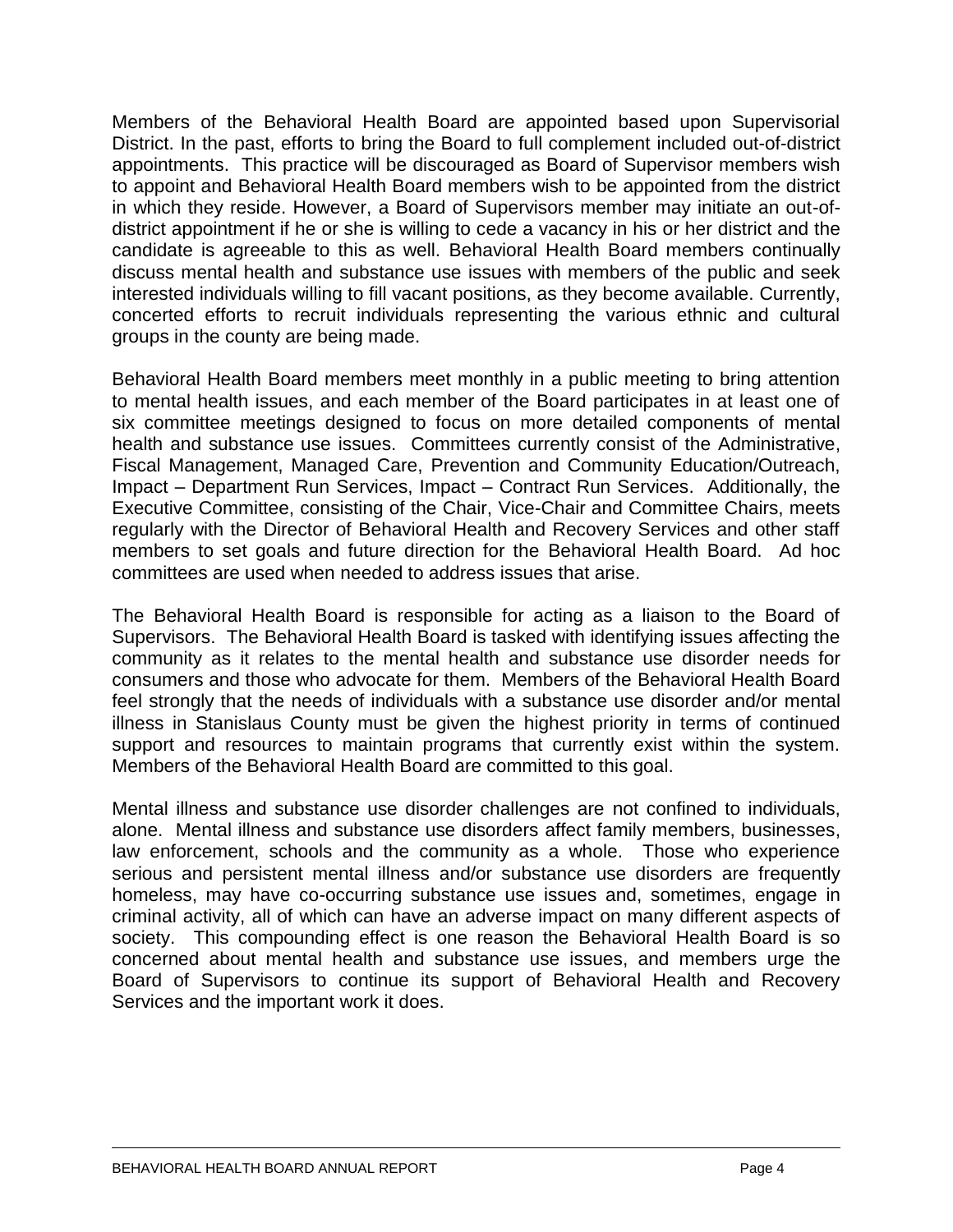Collaborative efforts were a high priority during the preceding year, and remain so even as the economy is improving locally. The need to maximize resources among and between public agencies and community-based agencies, as well as the need for information sharing with other county Mental Health Boards remain primary objectives. The Behavioral Health Board will continue to seek information and work with others in the mental health community.

This report will highlight some of the programs currently in place at Behavioral Health and Recovery Services (BHRS). This work is accomplished through the Adult System of Care, Older Adult System of Care, Forensics Services, the Children's System of Care, and Managed Care Services. The Department's Fiscal Year 2016-2017 Adopted Final Budget was \$109,940,290, an increase of 4.9% over the prior fiscal year. Of the total budget, \$95,415,889 was dedicated for use in mental health programs and \$13,205,836 in substance use disorder programs. The remaining \$1,318,565 was earmarked for use in the public guardian program. Total staffing for the Department, was approximately 455 full-time staff. Behavioral Health and Recovery Services served 13,116 unique mental health and substance use consumers during Fiscal Year 2016- 2017. This number remained stable compared with prior fiscal year, but reflects a 5.82% increase from Fiscal Year 2014-2015. The chart below shows historical data on the number of consumers served.



- The chart above depicts the number of unique mental health (MH) and substance use (SU) consumers for each fiscal year. The number is unduplicated between MH and SU (i.e., if consumers receive both MH and SUD services, they are counted only once).
- FY04/05 through FY11/12 (first half) includes consumers served in treatment programs only
- FY11/12 (second half) through FY16/17 includes consumers served in treatment programs and participants in non-treatment programs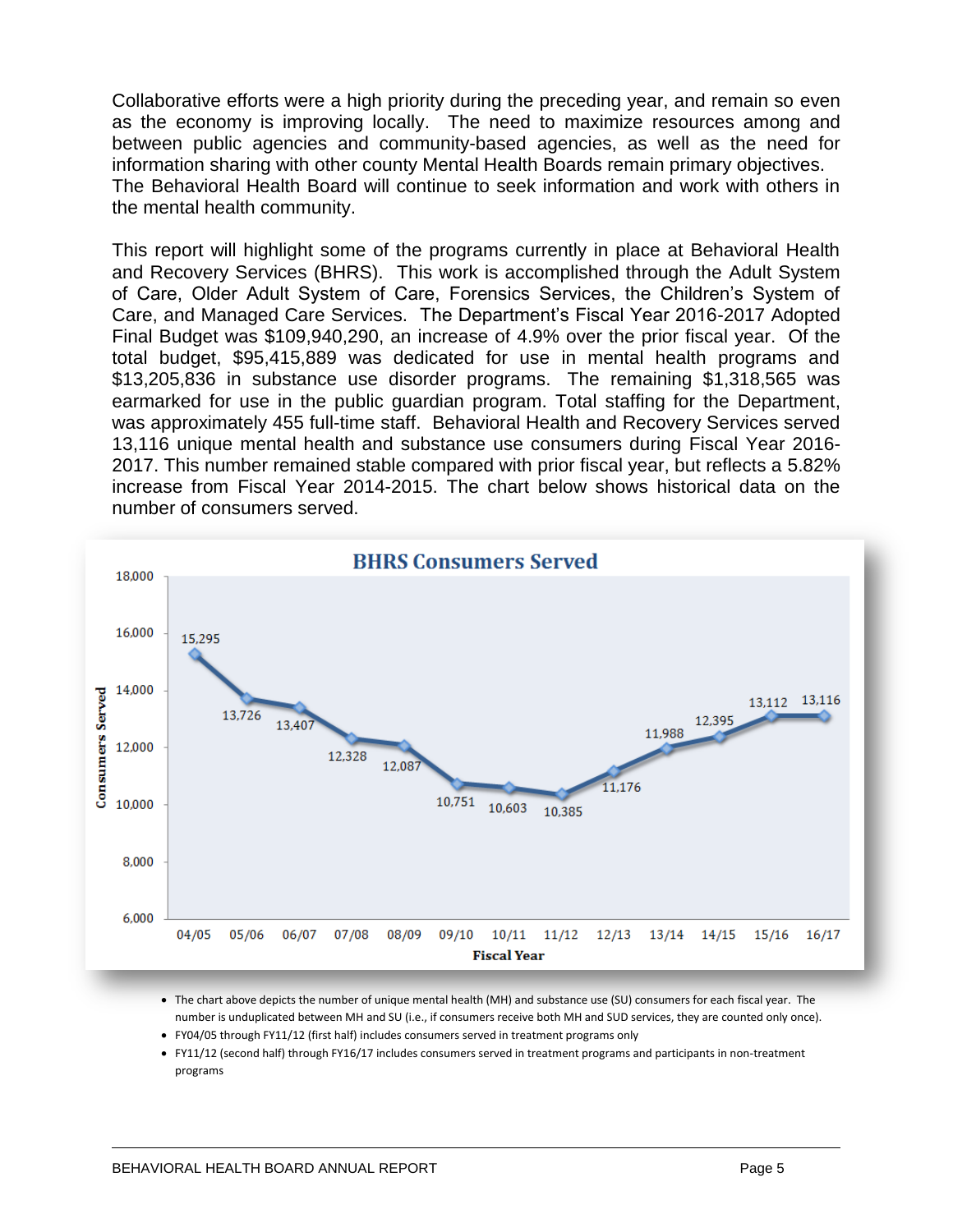#### **MISSION STATEMENT**

The Stanislaus County Behavioral Health Board shall advocate for the highest possible quality of life, for the elimination of stigma through education, for removal of barriers to service, and will provide oversight and work in partnership with the staff of the County Behavioral Health Department.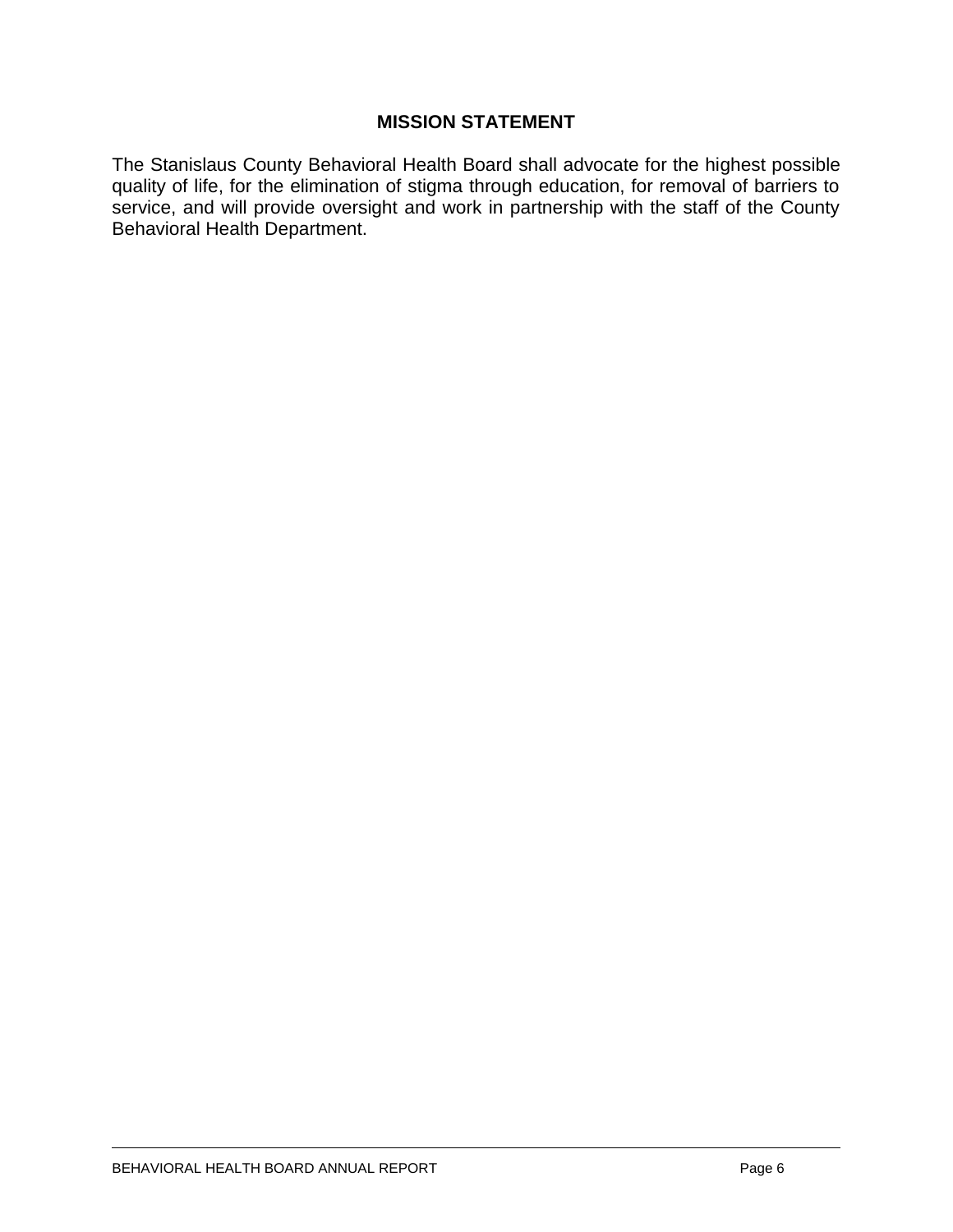# **BEHAVIORAL HEALTH BOARD MEMBERS**

Jack Waldorf, Chair Mike Shinkel, Vice-Chair

Supervisor Terry Withrow

Lt. Gregg Clifton

Annie Henrich

Carlos Hernandez, Jr.

Susan Kirk

Yvette McShan

Carmen Maldonado

Vern Masse

Charmaine Monte

Jill Neifer

Officer Thomas Olsen

Frank Ploof

Jerold Rosenthal

Kathy Rupe

Virginia Solorzano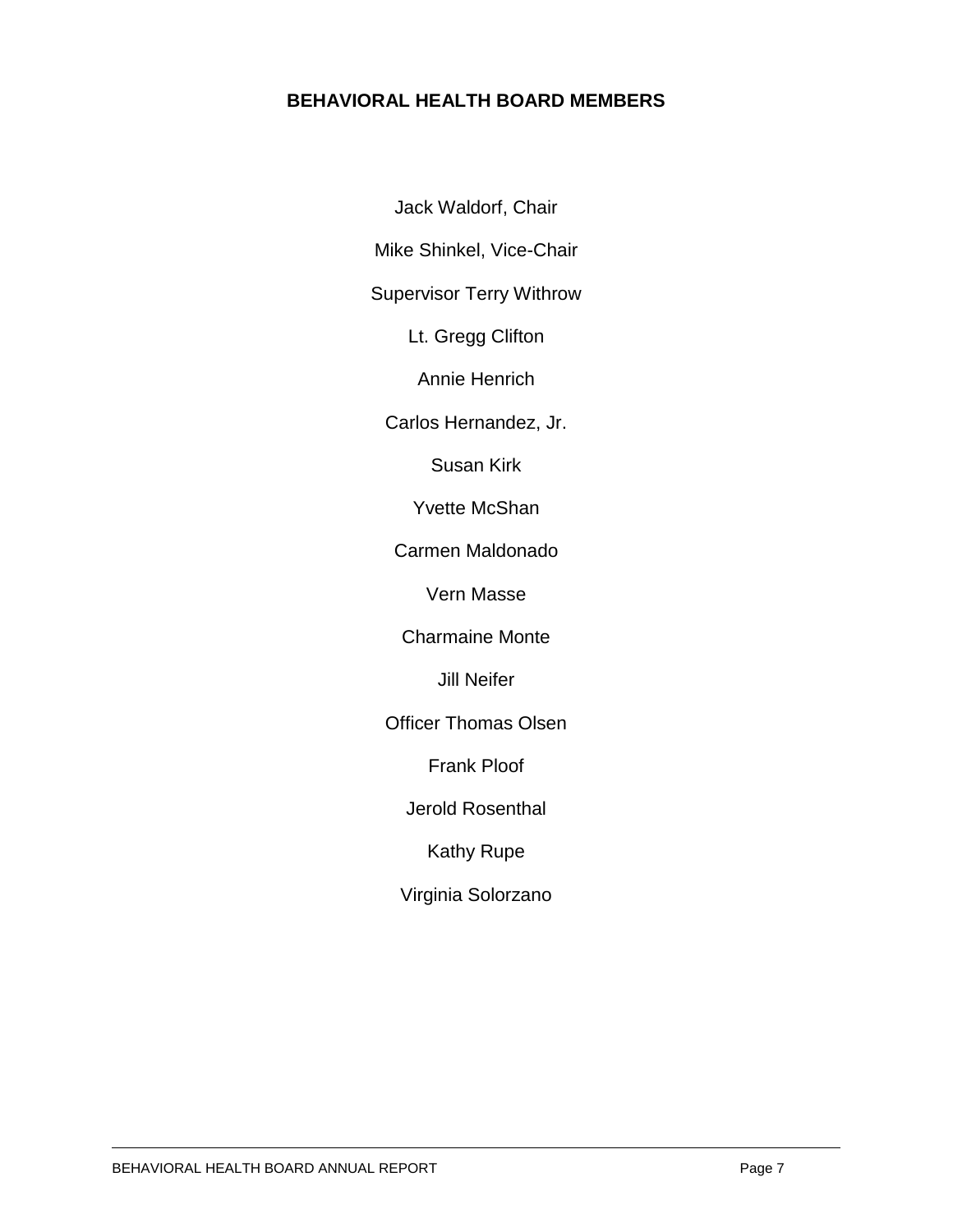#### **BEHAVIORAL HEALTH BOARD EXECUTIVE SUMMARY**

Fiscal Year 2016/2017 was a productive time for the Behavioral Health Board (BHB).

The primary focus of this year has been the integration of the Mental Health Board (MHB) with the Advisory Board on Substance Abuse Programs (ABSAP). Each board selected four members to serve on a committee to negotiate the terms of integration and the bylaws of the new Behavioral Health Board. The committee members worked assiduously to make the new board a reality. In addition, new committees were designated to replace the committees of the two former boards. Members of the new board were assigned to the new committees so that each one had at least three members. These committees are the Administrative and Fiscal Management Committee, the Managed Care Committee, the Prevention and Community Education/Outreach Committee, the Impact-Department Run Services Committee, and the Impact-Contract Run Services Committee. The process took a number of months, so many of the committees are in the early stages of carrying out their responsibilities. All of them, however, are now established and our next year should be a productive one, reaching out to the community, evaluating programs, and reviewing the performance of the hospitals, as well as the administrative functions of Behavioral Health and Recovery Services.

BHB meeting presentations have been a blend of mental health and substance use which has created great discussion on two very important topics. Presentations have include the DMC Waiver 1115, Physiology and Performance, IPS Supportive Employment Leadership Training, Laura's Law, Modesto Police Dept. and Sheriff's Department's approaches to the mentally ill, and a Mother's Quest to Make a Difference.

As the Chair of the BHB, I have also have been building a partnership with the new BHRS Director.

Respectfully submitted by Jack Waldorf, Chair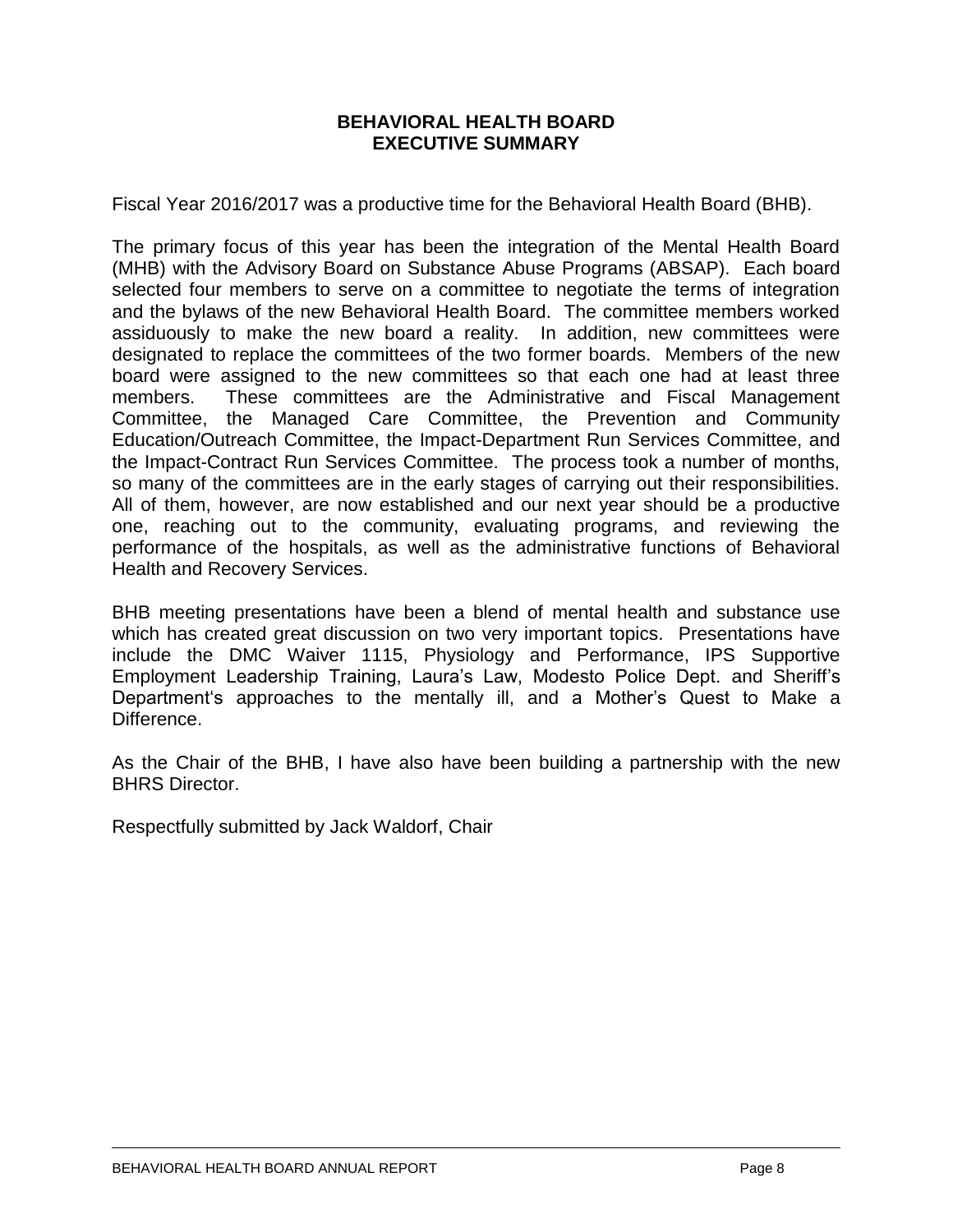# **ADMINISTRATIVE, FISCAL MANAGEMENT COMMITTEE**

# **Committee Chair:** Gregg Clifton

#### **Senior Leader:** Mandip Dhillon

The Administrative, Fiscal Management Committee (AFMC) meets on a quarterly basis and reports to the Stanislaus County Behavioral Health Board during monthly meetings. The purpose of the AFMC is to provide oversight and assistance to Behavioral Health & Recovery Services (BHRS) and provide feedback to the County Board of Supervisors with this annual report.

The committee tracked goals and results during the 2016/2017 fiscal year from seven BHRS units, which include Accounting Services, Administrative Services, Business Office, Contracts, General Services, Human Resources/WE&T Training, and Data Management Services.

It is clear to this committee that each of these units within BHRS are run very well and efficiently. Each of the managers are positive, engaged, and provide valuable information during committee meetings and for this annual report.

In addition continued and increased funding is needed to meet program goals. BHRS is struggling to recruit and fill vacancies within its ranks. Each of the units addressed in this report have made significant accomplishments with minimal staff.

#### **Accomplishments from Accounting Services:**

All budgets were prepared and submitted to CEO for BOS approval prior to deadlines. BHRS operated within BOS approved budgeted appropriations.

|                                                |    |              |   |              |          |               | % of Legal    |
|------------------------------------------------|----|--------------|---|--------------|----------|---------------|---------------|
|                                                |    |              |   |              |          | Change        | <b>Budget</b> |
|                                                |    | FY 2016-2017 |   | FY 2016-2017 |          | Column F-     | Column F/     |
| <b>Five-Year History</b>                       |    | Legal Budget |   | Actuals      |          | Column E      | Column E      |
| Legal Budget Unit                              |    | Column E     |   | Column F     | Column G |               | Column H      |
| <b>Behavioral Health and Recovery Services</b> |    |              |   |              |          |               |               |
| 1501 through 1507 - Special Revenue Funds      |    |              |   |              |          |               |               |
| <b>Total Revenue</b>                           | Ś. | 105,371,325  | S | 104,752,318  | \$       | (619,007)     | 99.4%         |
| Use of Fund Balance                            |    | 8,879,104    | Ś | (392,306)    | Ś        | (9, 271, 411) | $-4.4%$       |
| <b>Gross Costs</b>                             |    | 116,231,353  | S | 106,340,936  | Ś        | (9,890,417)   | 91.5%         |
| Net County Cost                                |    | 1,980,924    |   | 1,980,924    |          |               | 100.0%        |

Gross costs were 8.5% lower than budget due to salary savings from multiple position vacancies and under-utilization of services in the following programs:

Adult rehabilitation and intensive case management services.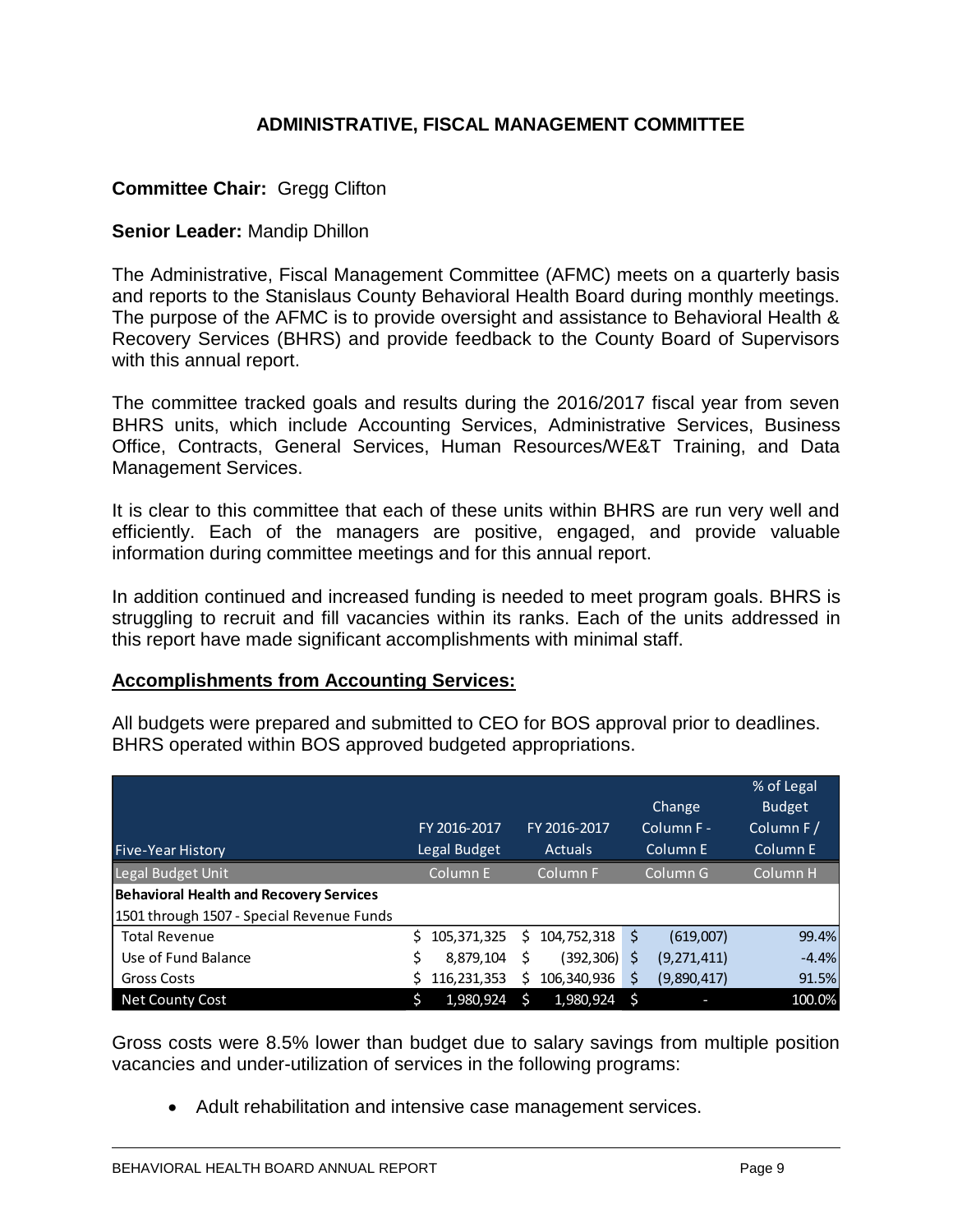- Treatment services for children in foster care.
- Placements at Institutions for Mental Disease (IMD) and state hospitals.
- Narcotic treatment program services.
- Hospitalization services.
- MHSA Community Services and Supports (CSS) and Prevention and Early Intervention (PEI) services.
- MHSA Innovations (INN) projects and other programs that either did not start or were delayed in implementation.

Most Department revenue is received as reimbursement for services. Since gross costs were lower than projected, reimbursement revenue was also lower than anticipated. The Department ended the year with a significant savings in the actual usage of the fund balance as compared to budget.

#### **Accomplishments from Administrative Services:**

- Mandip Dhillon replaced Scott Lines as Assistant Director Administrative Services as of November 14, 2016. Mr. Dhillon has worked for the County for 16 years starting with BHRS as an Accountant, promoting to Manager positions for Environmental Services and the CEO Office, before promotion to his current position as Assistant Director at BHRS.
- Department continues to monitor the funding and service impacts for a potential repeal of the Affordable Care Act.
- Successful collaboration with Community Services Agency, CEO Office, Courts, and other community partners in opening the Initial Outreach and Engagement Center located at 825 12th Street for services to the homeless, a program inspired by the Focus on Prevention Initiative of the County.
- Assisted with matters related to the Laura's law/Assisted Outpatient Treatment in Stanislaus County. Board of Supervisors granted approval to BHRS to expand and enhance existing Mental Health programs as well as to develop Laura's Law implementation strategy for future consideration by the Board. Work is ongoing.
- Responded to Board of Supervisors and the Auditor-Controller's Office on the Client Gift Card and Purchasing/Credit audits. Findings of the audits were discussed with BHRS Executive team, management and confidential assistants. Corrective actions are underway and Accounting Division will provide internal training to BHRS staff responsible for handling cash equivalents starting September 2017.
- Successfully transiting BHRS budgets to a new two-year performance and outcomes based budget reporting format required by the CEO's Office.

#### **Accomplishments from Business Office:**

 The Business Office bills Medi-Cal Claims, Medicare, private insurance, and clients. Mental Health Medi-Cal is billed three months in arrears to eliminate excess voids and errors in billing.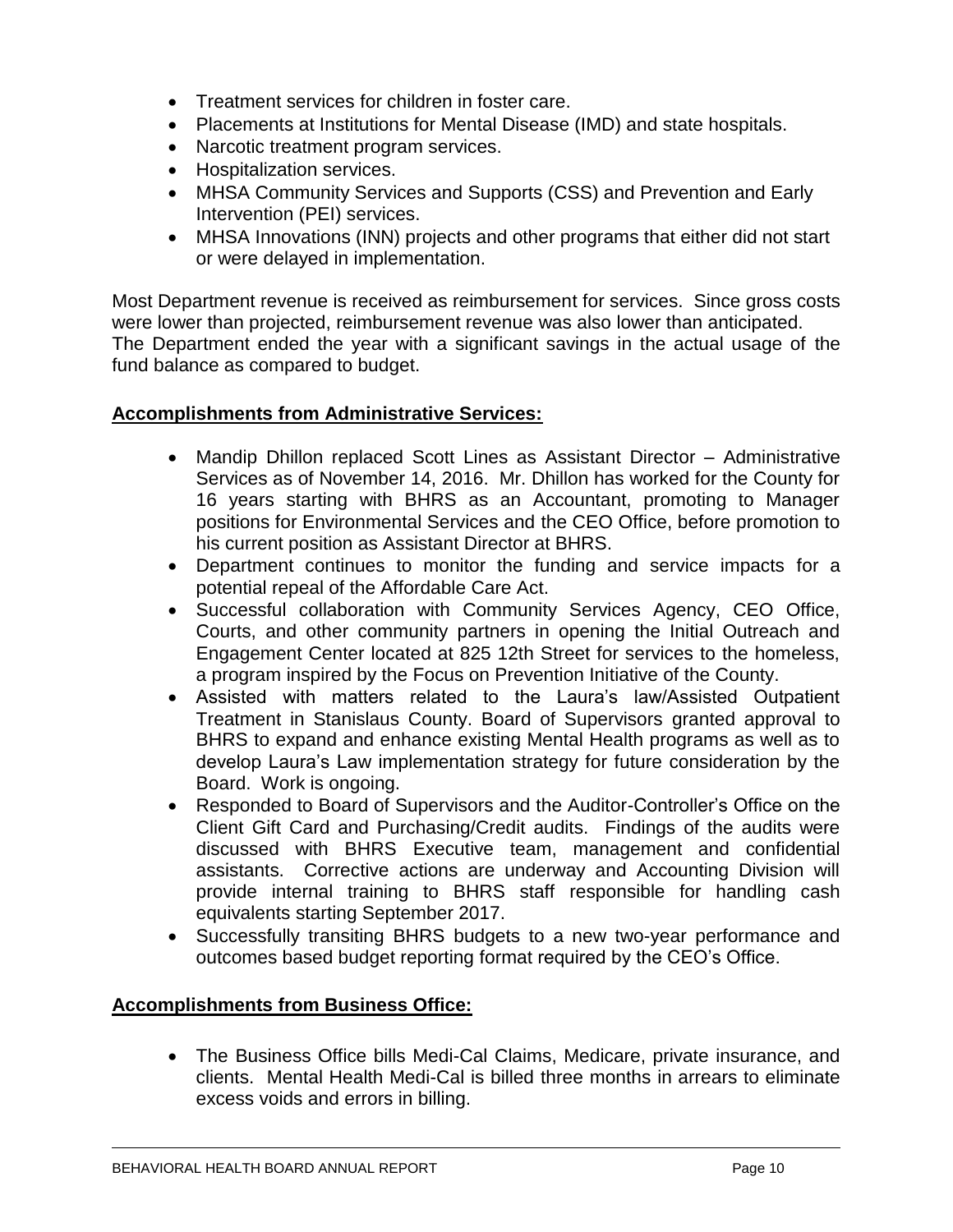- The Business Office has six staff who work on processing claims and two case managers located at MRS, 500 N 9th St. One case manager travels to hospitals to assist clients in applying for Medi-Cal.
- In FY 2014/15, MH Medi-Cal claimed \$33 million in services with a 2% denial rate. Drug Medi-Cal claimed \$4.6 million in services with a 1% denial rate. Due to our billing schedule and the timeline to resubmit denials, we report two years in arrears.
- The Business Office has a current open position, a Staff Services Coordinator, which is being under filled by an Account Technician.

# **Accomplishments from Contracts:**

The BHRS Contracts Department supports the department by drafting, amending, renewing and terminating agreements, leading the Request for Proposal process, managing State contracts, conducting contract monitoring, advising and drafting Memorandum's of Understanding and Inter-agency Agreements, along with initiating and drafting contract related Board of Supervisor Agenda Items.

- 127 contracts went to the Board on June 13, 2017 for approval to renew for FY17/18 totaling \$60,406,385 (4,551,462 in revenue agreements). A copy of this Board Item was provided to the committee in May.
- Contracts processed 47 amendments and created 24 new agreements. The Contracts Department completed one RFP with four in process as of June 30, 2017**.**
- A new Account Clerk III was hired in August 2016 and then promoted to a Staff Services Analyst in April 2017. One Analyst resigned and an Account Clerk III was brought on board May 2017. There were no other staffing changes.

#### **Accomplishments from General Services:**

BHRS General Service Department supports the department through procurement of goods and services, delivery of interoffice mail and supplies, and coordinating the maintenance and repairs of facilities and grounds. The BHRS General Service Department is proud of the everyday work and the many accomplishments made during FY2016/17. These include:

- Installing new flooring and updating the furnishing of the Redwood and Main Conference Rooms
- Procuring and installation of a new Modular Building allowing BHRS Prevention Services to relocate to the 800 Scenic Campus
- Updating the furnishing of The Family Partnership Centers with ergonomically sound furnishings that decrease the risk of repetitive motion injury and increase employee wellness.
- Initial planning for facilities assessment of the 800 Scenic Dr. campus.
- Internal Painting of the Genesis program
- Conversion of facility information from a hard copy binder to a searchable electronic document.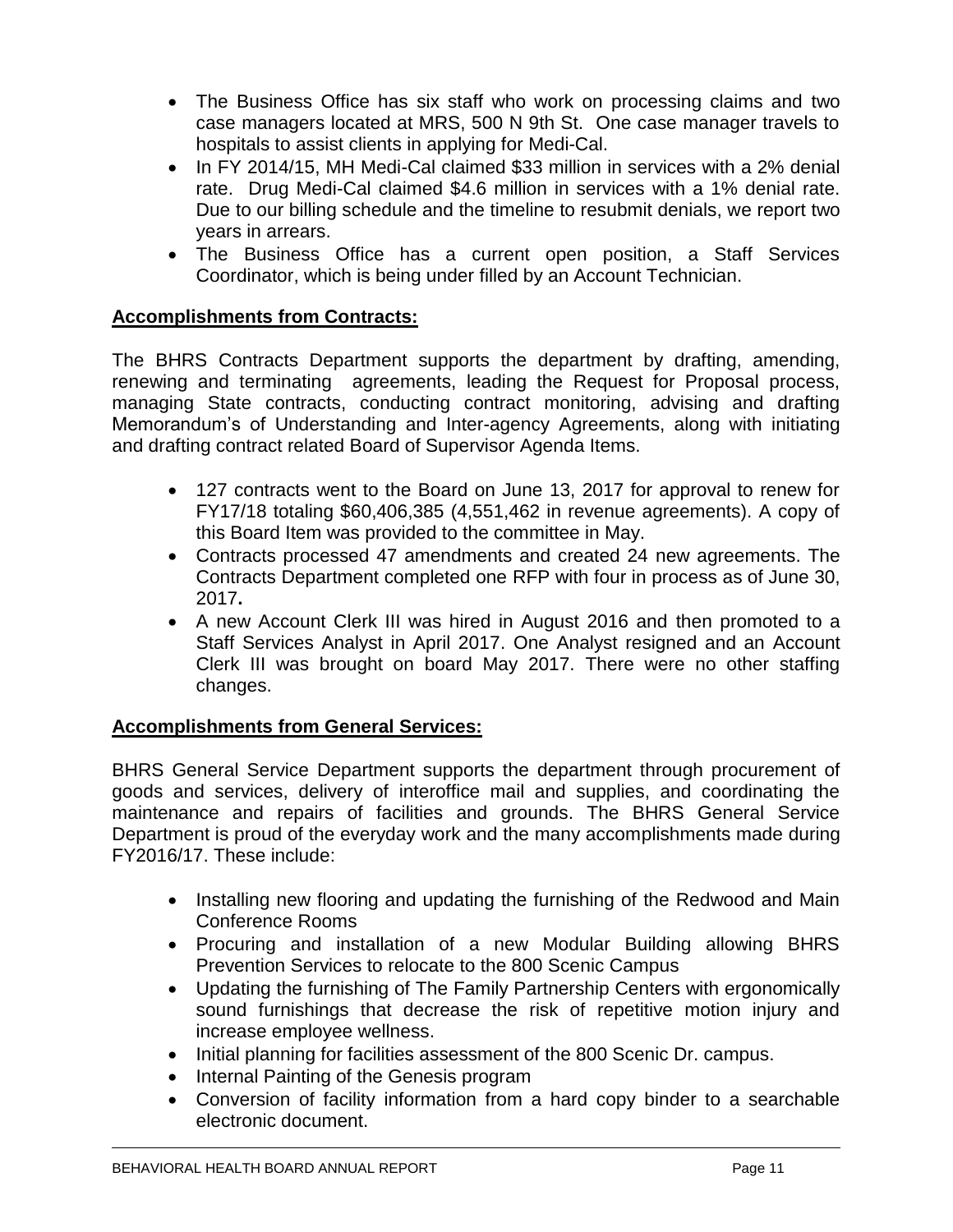# **Accomplishments from Human Resources and Workforce Education & Training (WE&T):**

BHRS Human Resources Team supports the department through staffing strategies, recruitment and retention efforts, employee and labor relations, employee orientation and injury/illness management.

The Workforce Education & Training (WE&T) is a component of Mental Health Services Act (MHSA) and focuses on the educational and training capacity of the mental health workforce, with the goal to further develop a diverse, skilled workforce; as well as continuing to build collaboration with community partners. Two (2) examples include our continued efforts to expand our Volunteer participation and our partnership with Modesto Junior College to support their California Association of Social Rehabilitation Agencies (CASRA) program.

An example of accomplishments made during FY2016/17, include:

- Budget review and staffing strategies, including renewing, evaluating, and updating over 30 Personal Service Contracts.
- Supporting the County effort for staff to identify their ethnic category(ies).
- Nurses' union negotiations.
- The Probationary Review Committee was reinstated in an effort to support new employees and their supervisors.
- Our Electronic Timecard process was expanded.

# **Accomplishments from Data Management Services/Performance Measures:**

BHRS DMS/PM Department provides IT support to the department, as well as department outcomes. DMS/PM is responsible for hardware, software, our main information system (EHR), local area network, VoIP system, outcomes, and state reporting including, consumer perception surveys and other department surveys. The BHRS DMS/PM department is proud of the everyday work and the many accomplishments made during FY 2016/17. These include:

- Upgraded our Electronic Health Records system and provided training to over 650 staff, including contractors.
- Upgraded our data lines to AT&T Switched Ethernet (ASE) to provide better support and network performance.
- Administered two consumer perception surveys, one in November of 2016 and one in May 2017. These surveys are a state requirement with optional participation from our consumers.
- Reduced the expenses of Mobile Devices by 30% by implementing a tracking system with a key indicator report.
- Filled 2 positions in FY 16/17.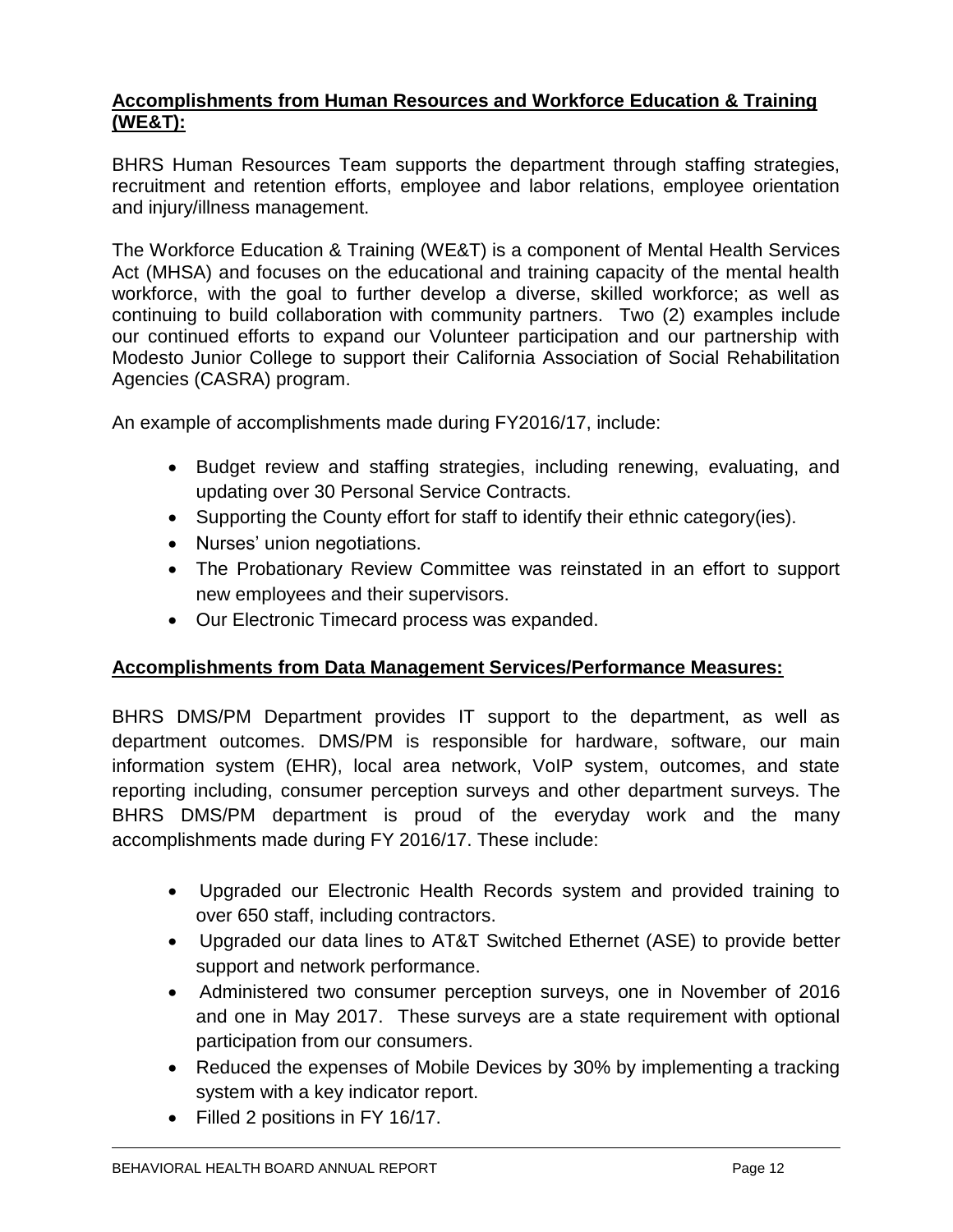The seven units highlighted in this report provide the service and structure that enables BHRS to function and operate successfully. During this fiscal year, BHRS has done a wonderful job with fiscal management, and reaching the needs, mandates, and goals associated with the department, staff and the community it serves.

Respectfully submitted by Gregg Clifton, Chair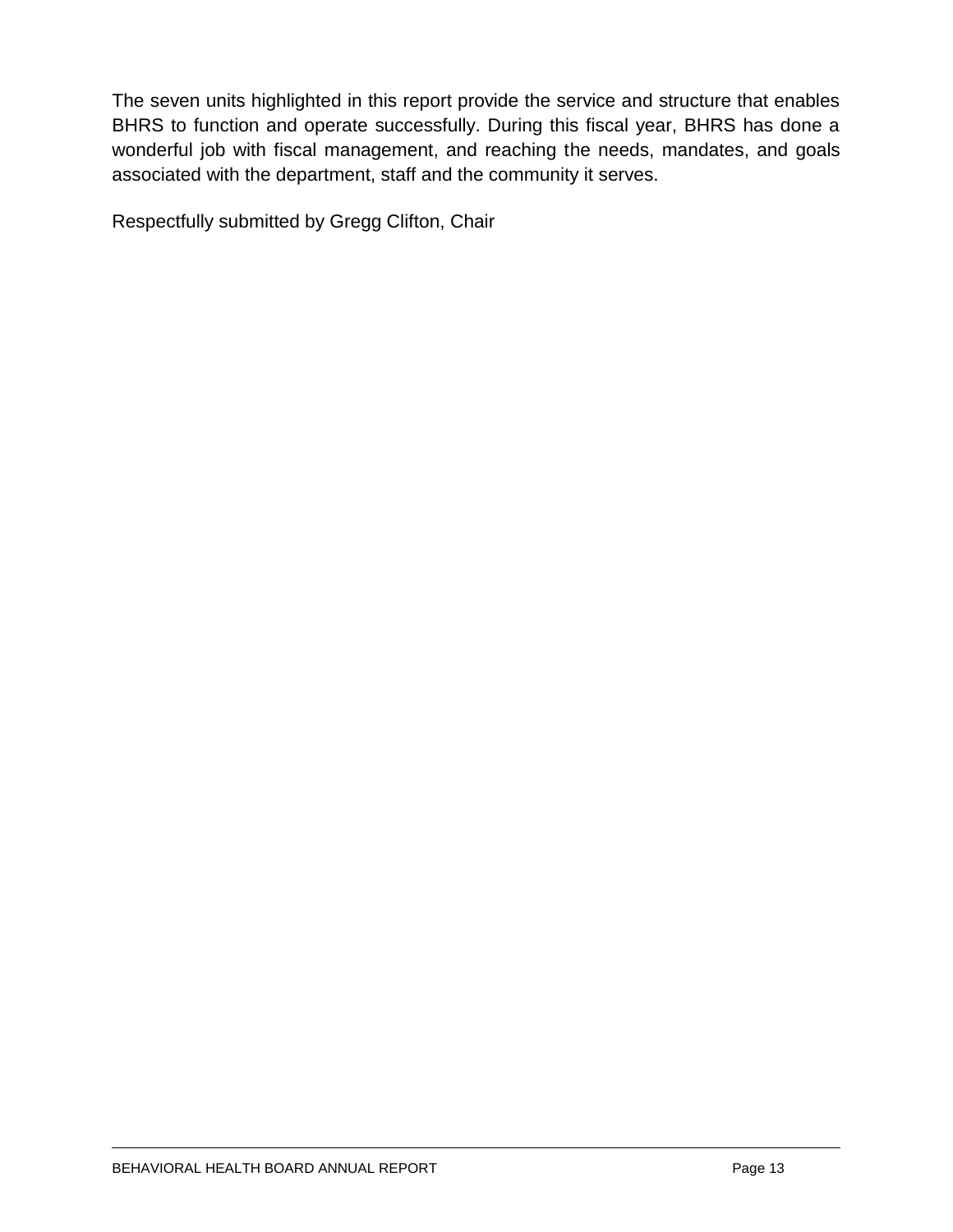#### **MANAGED CARE COMMITTEE**

#### **Committee Chair:** Jack Waldorf

#### **Senior Leader:** Monica Salazar

The Managed Care Committee reviews state audits, the Annual External Quality Review Organization and the Triennial Medi-Cal Systems Audit. Both audits review access, services provided, quality of care, BHRS internal processes, consumer participation, and other areas of the department.

The committee's primary focus is to analyze various aspects of the county's contractual relationship with Doctors Behavioral Health Center, the county's Psychiatric Health Facility, and the Crisis Stabilization Unit. This includes trends and percentages of denied days and appeals, access, and re-hospitalizations. It also includes the impact of AB 109, the number and percentage of uninsured patients, and a comparison of the lengths of stay for insured and uninsured adult and child patients. In addition, the committee analyzes the impact of two managed care plans, the Health Plan of San Joaquin, and Health Net, that are responsible for providing services to individuals covered by Medi-Cal that have mild to moderate mental illnesses.

The chairperson of the Managed Care Committee also serves as a Behavioral Health Board representative on the Doctors Behavioral Health Center Advisory Board, where the committee's analyses are also considered.

Respectfully submitted by Jack Waldorf, Chair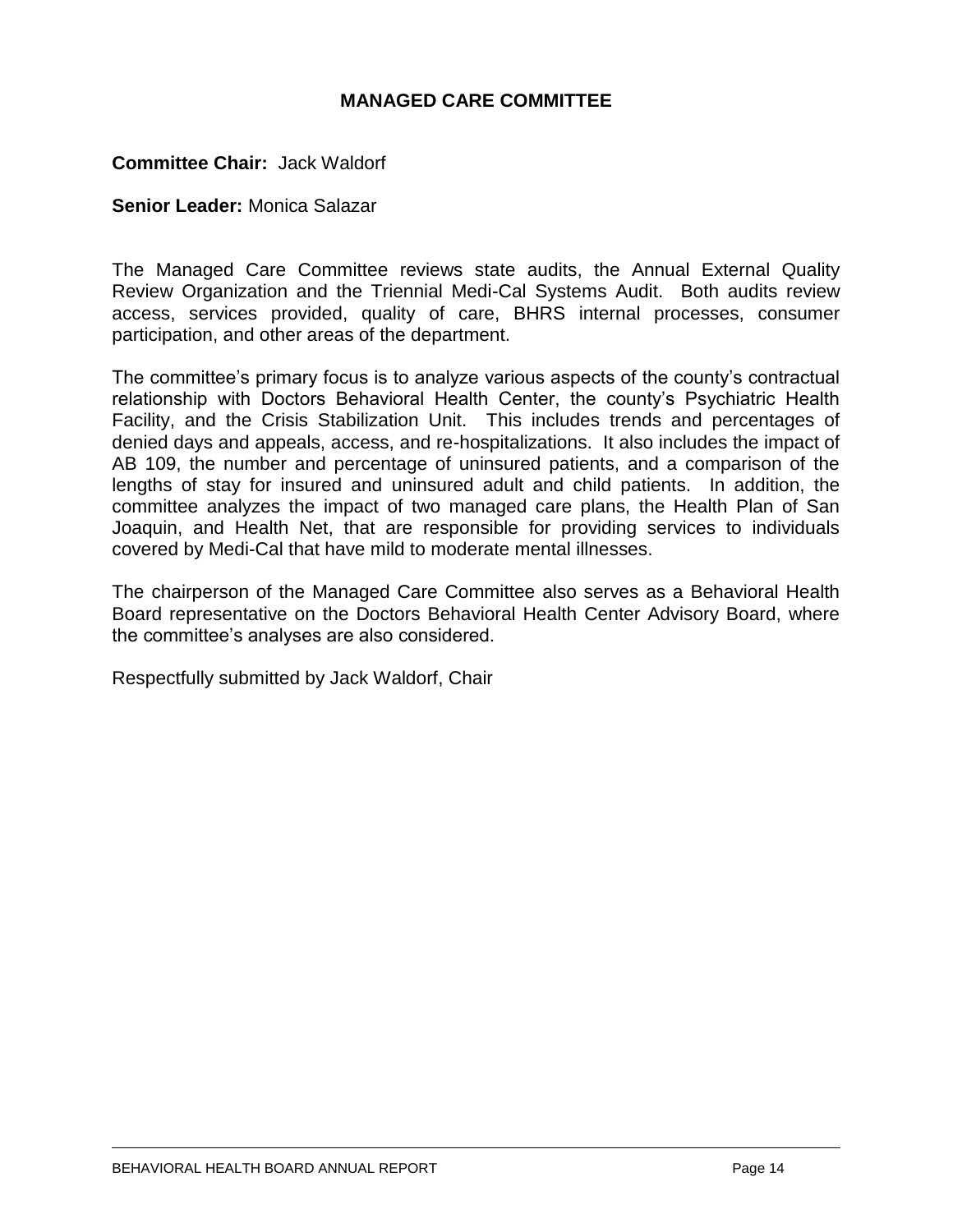# **PREVENTION AND COMMUNITY EDUCATION/OUTREACH COMMITTEE**

#### **Committee Chair:** Jill Neifer

#### **Senior Leader:** Kevin Panyanouvong

We would like to thank you for your leadership and the incredible responsibility that entails your position. As members of the Behavioral Health Board, we are humbled and honored to serve you, staff of BHRS and the community in which we call home. The mission of our board is to:

- Advocate for the highest possible quality of life
- Advocate for the elimination of stigma through education
- Advocate for the removal of barriers to service
- Provide oversight and work in partnership with the staff of the County Behavioral Health Department

#### **Accomplishments**

The single greatest accomplishment for the Fiscal Year July 1, 2016-June 30, 2017 would be the merger of the Mental Health Board and the Substance Abuse Board into the Behavioral Health Board. We have come together to learn, to listen, work collectively to seek truth and offer solutions for building community. Together and separately we have utilized and assessed Stanislaus County web site for information on current practices and *hope* for consumers, families and the staff of BHRS. During the 2016-2017 year, we broke bread with the Asian community, cheered for children on and off the playing fields, established a community resource rack at a local emergency room, attended prevention and education for homelessness, researched Drug and Alcohol Recovery Services and supported the Stanislaus Committed program for our High Schoolers! We have learned and attended classes regarding Mental Health and Wellness. We have strengthened our own families, supported our co-workers, sought out the leaders, the hopeless and listened to their concerns. We have smiled, we have cried and we have grown stronger because of it! We are Team Stanislaus!

# **Goals**

We have learned much by volunteering our time. We have observed a confident and wise leader in Supervisor Withrow. We have welcomed Stanislaus County's new mental health director Rick DeGette. We have listened and observed the staff of Behavioral Health and Recovery Services on the strengths and weaknesses of Stanislaus County BHRS. The Prevention and Community Education Committee has built a strong foundation to start advocating for and empowering the community, leaders, families and employees of Stanislaus County. Our goal is to prevent, educate, and seek opportunities in the community to act out our mission statement. We have just begun our individual and committee journeys and there is much work to be done. Thank you for allowing us to serve and "Cheer for the Community" in which we live. In order to continue to make a difference in our community we need to invest in those that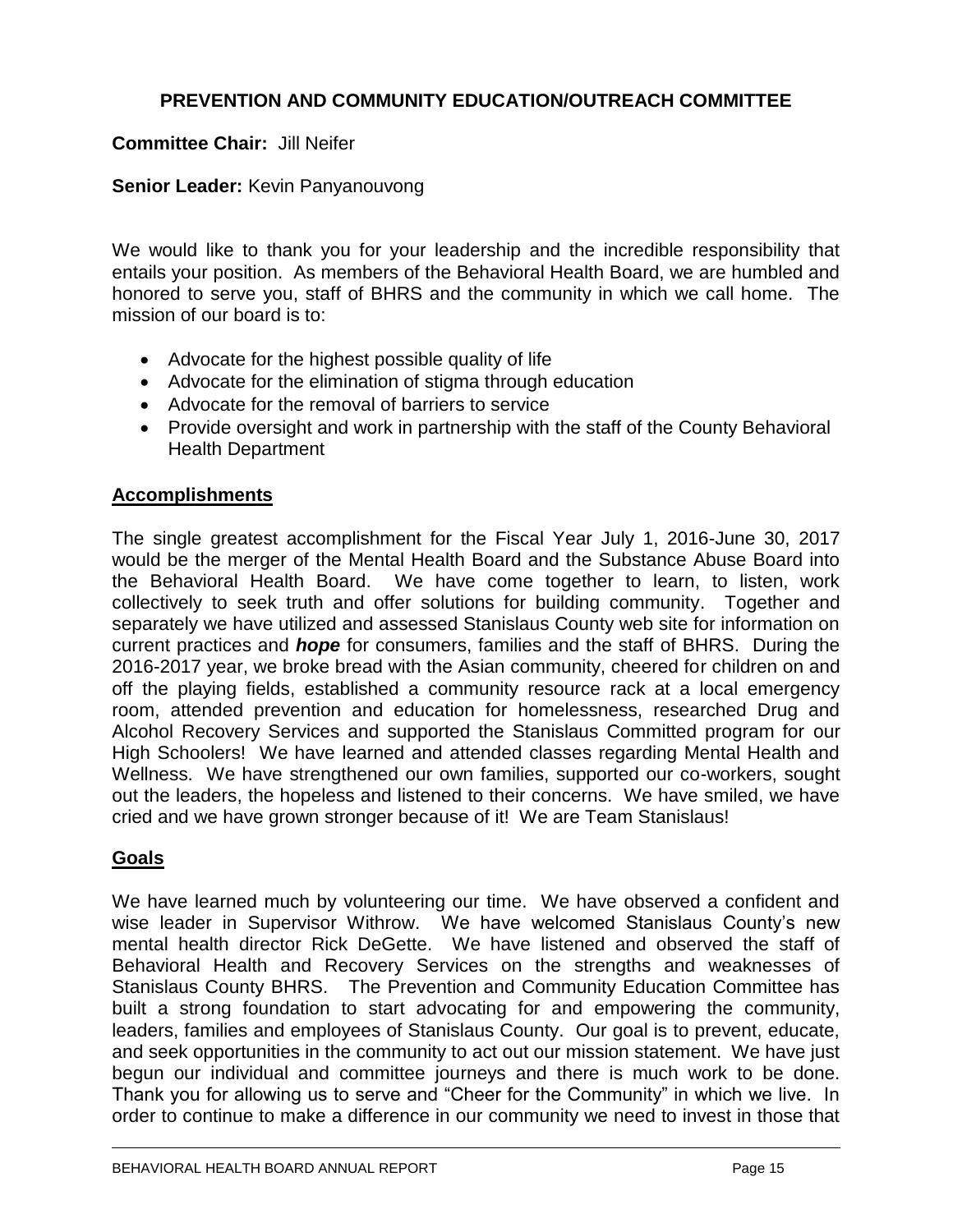are on the front lines of BHRS. We have observed committed employees that are doing their best with the resources available for use. So we ask of you, what are we doing right and what can we do better? Our goals for the next year are to continue to learn, listen and work within our community. Our focus will be assisting the aging population with resources. We will continue to encourage our teens and high schools to utilize the Stanislaus Committed Program. We will talk openly about our own family struggles and reduce the stigma of mental illness, alcohol abuse and drug addiction. We will challenge each other, our community leaders, our families, co-workers and neighbors to continue to make a difference and join us in building wellness in the community.

Respectfully submitted by Jill Neifer, Chair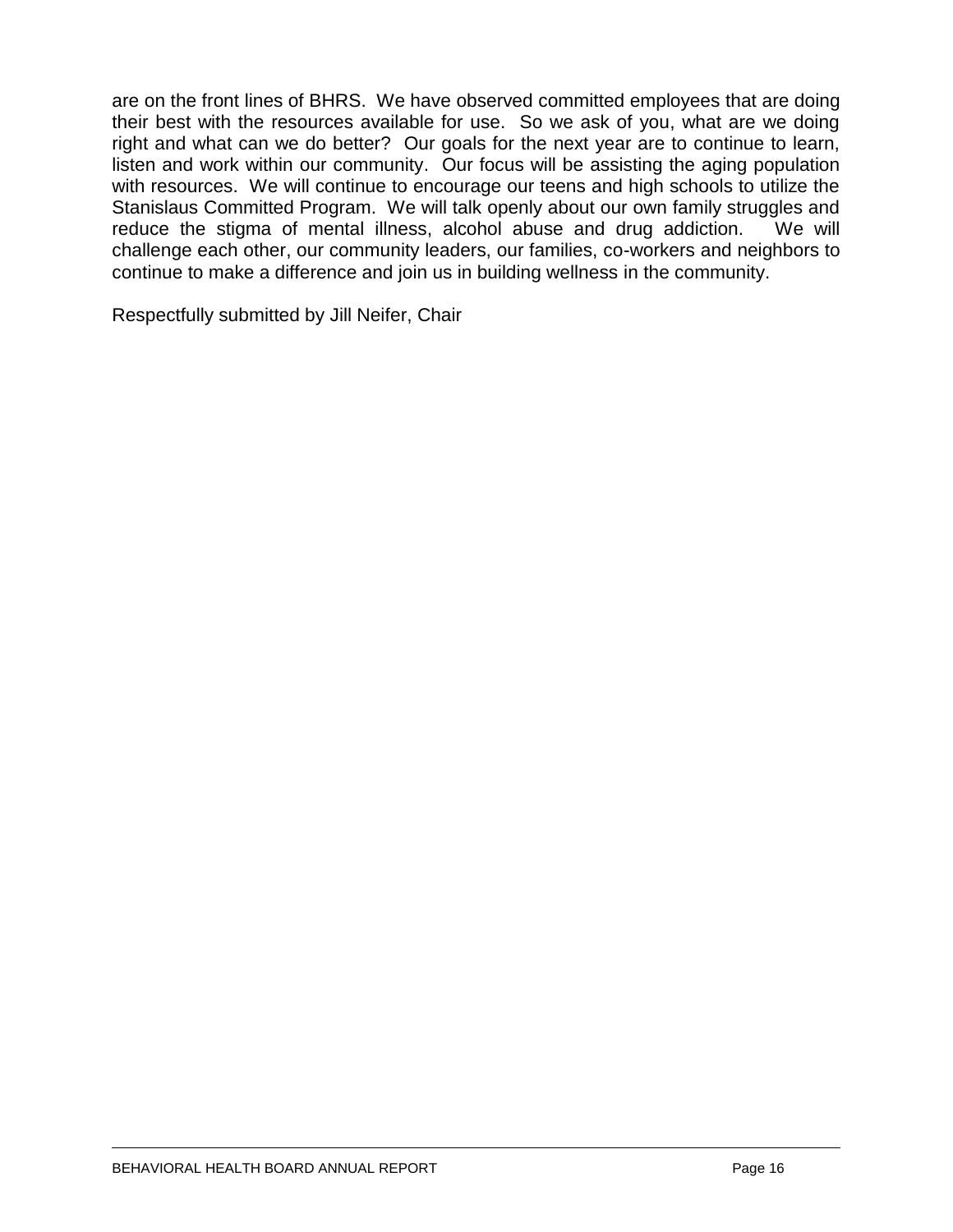#### **IMPACT- DEPARTMENT RUN SERVICES COMMITTEE**

#### **Committee Chair:** Vern Masse

#### **Senior Leader:** Debra Buckles and Pam Esparza

The Impact Committee for Department Run Programs was created out of the merger of the Mental Health and Advisory Board on Substance Abuse Programs Boards. The committee has been visiting contract programs for some time, evaluating their effectiveness and trying to identify where the programs could be improved to better serve the consumers and to make sure public funds are being used effectively. With the merger, the committee decided to expand this to department run programs. Program presentations were presented to the committee and then the committee visited the program, talked with staff and consumers.

Since the committee's inception, the committee visited three programs:

Detention Mental Health Services, Genesis Narcotic Treatment Program and, the Wellness Recovery Clinic. All programs appeared to provide quality services. The two areas that could be improved were access to county vehicles and the difficulty in filling vacant positions. In the past, clinical staff after college graduation would work at nonprofits until they were experienced enough to apply for position with the county. Now due to the county's pay and benefits falling below what other counties and private programs offer, the reverse is true. If the county expects to hire the most experienced and skilled clinicians the county must match or better what other programs are offering. As a clinician myself, when I renewed my license, I received an offer from San Joaquin County that was more than Stanislaus currently offers.

Respectfully submitted by Vern Masse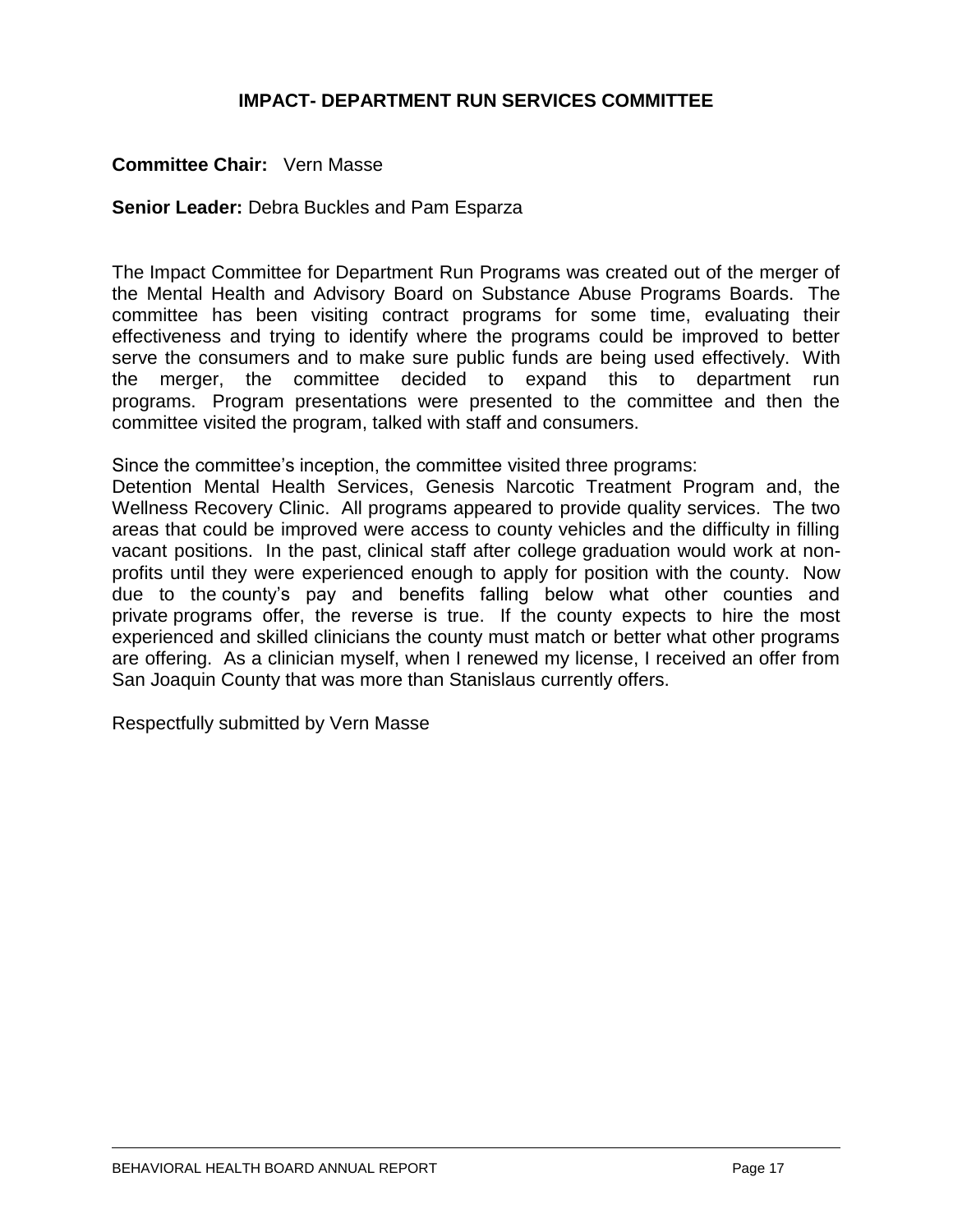# **IMPACT – CONTRACT RUN SERVICES COMMITTEE**

#### **Committee Chair:** Frank Ploof

#### **Senior Leader:** Dawn Vercelli and Shannyn McDonald

This committee was formed as an outcome of the Mental Health Board and the Advisory Board on Substance Abuse Programs merge that concluded in February 2017. Committee members and chair were selected shortly thereafter and the first meeting was held on Wednesday, March 8, 2017. The meetings are held on the second Wednesday of month. The committee is scheduled to meet monthly as well as have periodic site visits throughout the year.

The committee is comprised of board members Tony Flores, Annie Henrich, and Frank Ploof as chair. It also includes two Senior Leader staff, Shannyn McDonald and Dawn Vercelli, as well as an administrative support person.

The committee spent the first several months creating a plan of operation which resulted in a two part strategy. First, the committee would have the major contractors present an overview of their services and second, after the presentation the committee would select one or more services to follow-up on with site visits. It's worthy to note that because some committee members are also involved in department operated services, both committees adopt the same strategies.

To date, we have had presentations by Telecare and Turning Point and a site visit to Telecare. Next is a site visit to Turning Point in late September or early October. Both presentations were very informative and their teams articulated the broad range of critical services provided to our community of people diagnosed with a serious mental illness. The site visit to Telecare was also well done. The director and BHRS contract monitor hosted the visit and provided a tour of the various team offices. The committee was introduced to staff and questions from the committee were engaged. The committee was invited back for further discussions with one or more teams to learn more, if desired.

Challenges that were discussed seem to be common across many organizations in the valley. There is an acute shortage of professional level staff which in our case its clinicians, psychiatrists, and medical doctors. Other challenges are the shortages of housing for homeless clients, the difficulty in working with the homeless due to irregular contact, taking medications as prescribed, and co-occurring issues. Lastly, there's a shortage of psychiatric beds, not only locally but nationwide.

The committee thus far has taken in a lot of information about services provided and is still working on understanding them all in terms of performance and outcomes. We are in the process of reading applicable contracts so we understand contractually what is expected in line with our observations of actual performance.